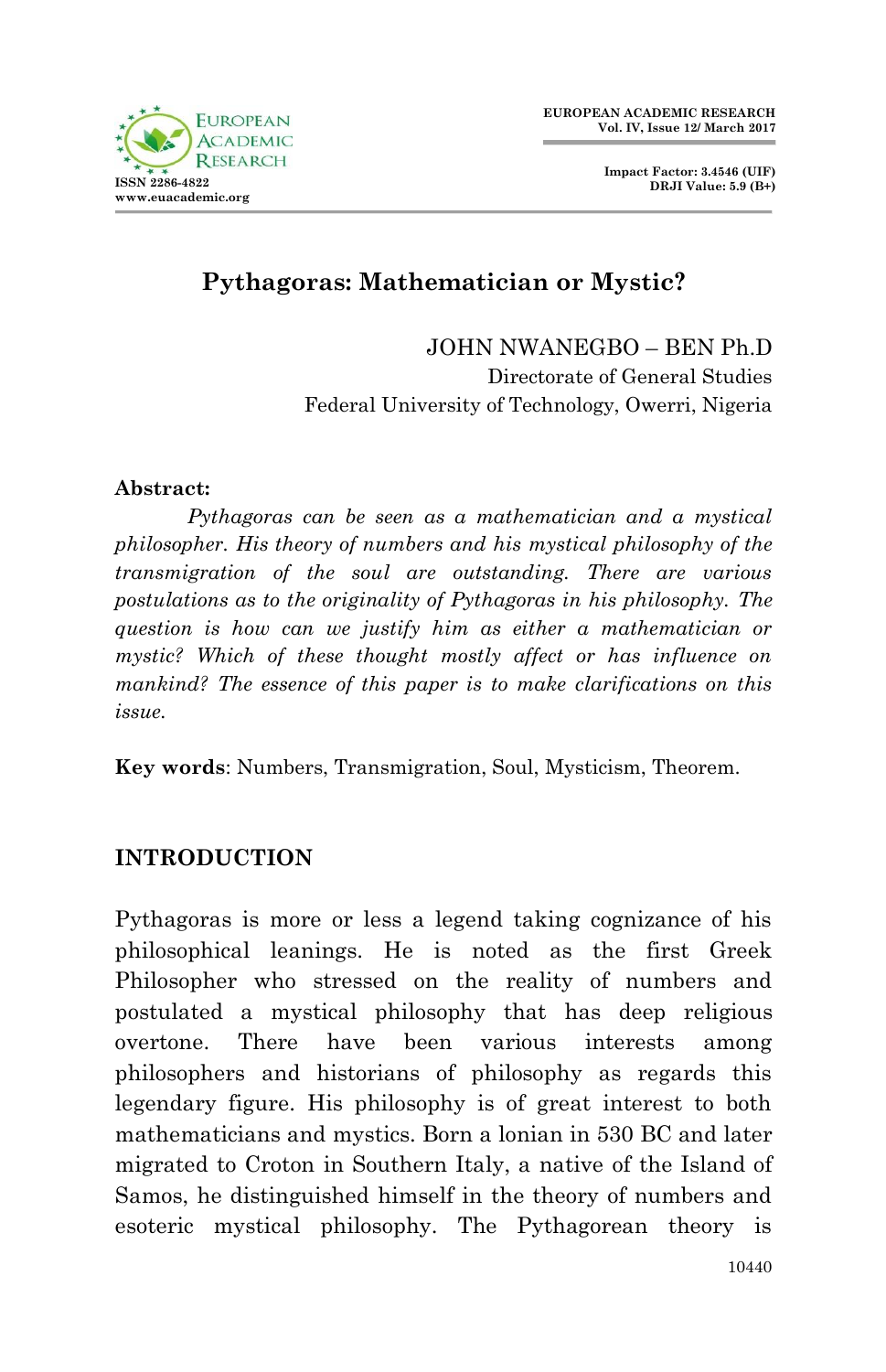attributed to him. The question we may wish to ask is, is Pythagoras well known as a mathematician taking cognizance of his theory or can he be ascribed as a mystic?

#### **The Question of the Mathematical Theory of Pythagoras**

Pythagoras of Samos was the founder of the central mathematical school of the fifth and sixth centuries BC known as the Pythagorean School. He saw the universe from a mathematically inspired observatory. Nature or the universe is composed of numbers in various shapes – squares, cubes, oblong, triangle etc. "The individual points were" boundary stones which marked out "fields" moreover, these, "triangular numbers", squares numbers rectangular numbers and "spherical number" were differentiations by the Pythagoreans as being "old" and "even" thereby given them a new way of treating the phenomenon of conflict of opposites<sup>1</sup>. Numbers were seen as specific kinds of entities not as abstractions. They believe there is a numerical base for all things that has shape and size. With this conception of the universe, they graduated from Arithmetic to Geometry and the structure of reality.

The most popular modern image of Pythagoras is that of a master mathematician and scientist. His well-known geometric theory which posit "that the sum of the squares on the legs of a right triangle is equal to the square on the hypotenuse (the side opposite the right angle) – or, in familiar algebraic notation  $a^2 + b^2 = c^2$ . Scholars however have argued that though this theory has long been ascribed to Pythagoras, but they posit that it has already been used by the Babylonians. It has also been noted that the same theory has been recorded in the "Budhayana sulba-sutra of India" in 800 – 400 BC <sup>2</sup> .

Scholars and historians of philosophy have argued on Pythagorean indebtedness to Thales of Miletus in the area of Mathematics and his journey to Egypt where it was believed that he spent twenty two (22) years <sup>3</sup> and received instructions in mathematics, physics, music, theology and philosophy in Egyptian mystery schools.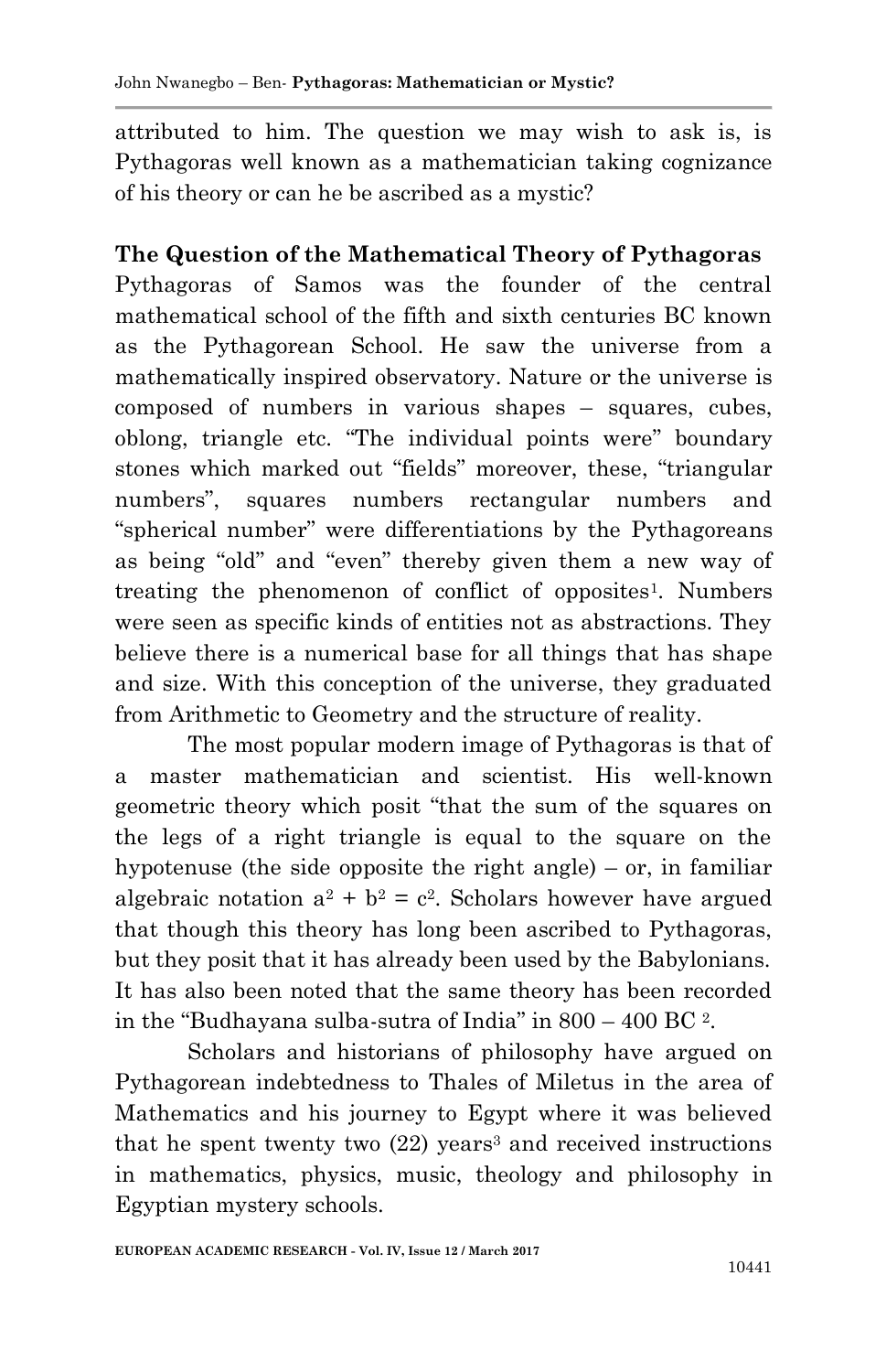The overriding dictum of the Pythagorean philosophy was " Reality is number" and they appeared to practice a kind of numerology or number worship and considered each number to have its own character and meaning. The number One, was the generation of all numbers, two represented – opinion, three – harmony, four – justice, five – marriage,  $six$  – creation, seven – the seven planets, Planets or wondering stars. Odd numbers were thought of as female and even numbers as male.<sup>4</sup> All things for Pythagoras consists of points and units and all distance or lines consists of infinite number of points. To them reality is number and number constitutes the nature of all things.<sup>5</sup>

Generally Pythagoras is being taken as a principal mathematician, however, the question is, is he really the proponent of the theorem?

Some scholars posit that he was not the initiator of *Pythagoreanism* in the light of the fact that the Pythagorean standard was particularly present also in China in the tenth century BC.

## **Why Pythagorean Theory and Not Another**

The interest and popularity of Pythagorean theory is not doubtful bearing the background from which we received information about him. It may interest most of us to note that almost all knowledge all over the world is western education.

There are several theories as to how and why the theorem came to be named after Pythagoras. The Egyptians belief that only the divine was capable of genuine universal knowledge. They had the practice of not ascribing knowledge to any mortal man. This explains why there are no extant names as father of Ancient African Philosophy. Though the calculation now termed Pythagorean was developed by Aahmes, an Egyptian Priest <sup>6</sup> it was never attributed to him by name. But when Pythagoras who himself, a student of the Egyptian Mystery school returned to Greece and began to teach, this mathematical science became a custom among the Greeks to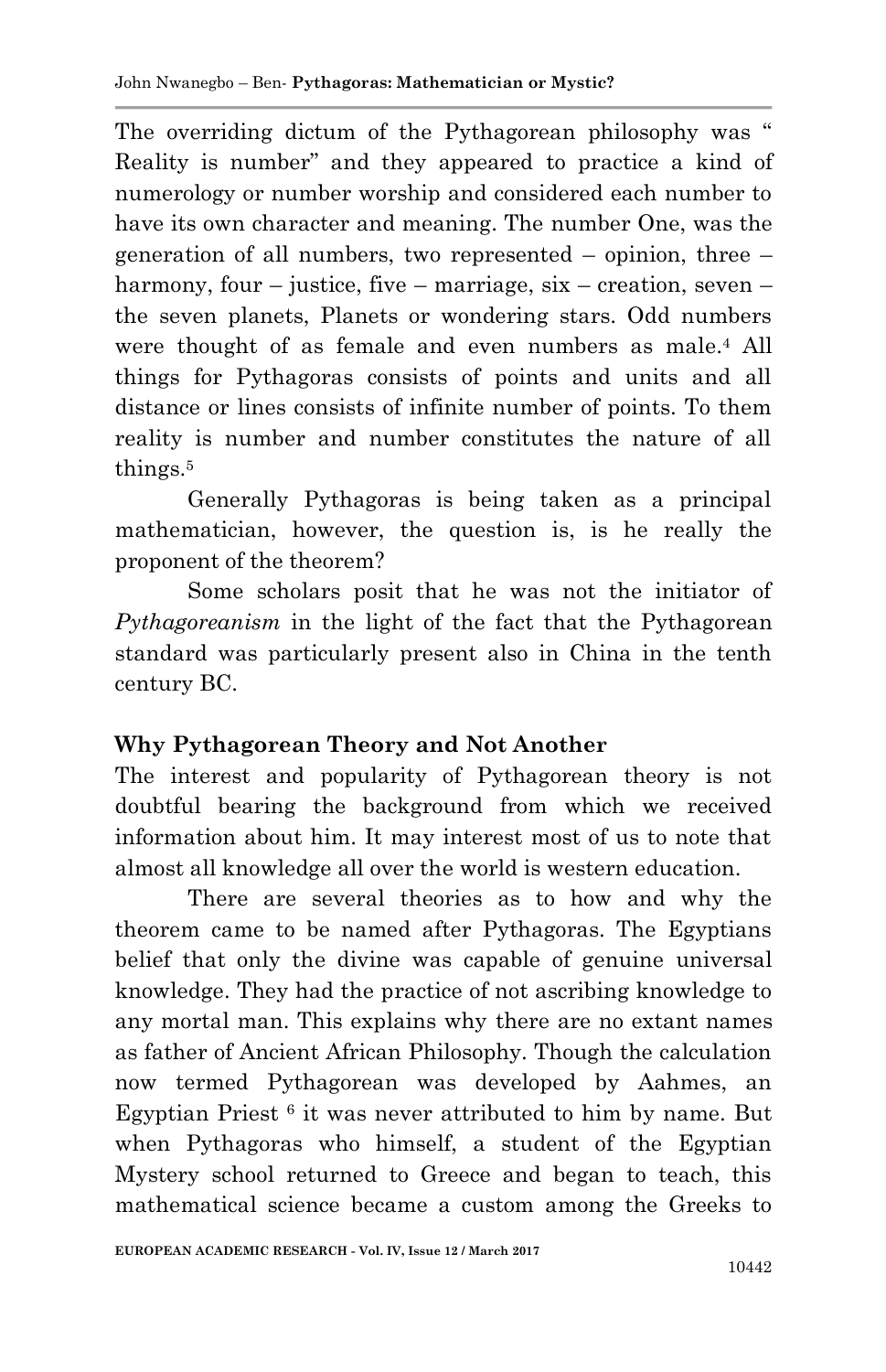regard this teaching as the Pythagoras theorem. There is nowhere in ancient writings did Pythagoras claim that he was the originator of this writing; rather he admitted that he acquired his wisdom from Egypt where he stayed for twenty two years<sup>7</sup>.

However, western scholars of pre-colonial and colonial era had made it available to the world that nothing good or scholarly came from Africa. While back, Homer himself a Greek historian stated: "In Egypt the men are more skilled in medicine than any of human kind" <sup>8</sup> . In Plato and Aristotelian writings there were statements that postulate that the Pythagorean Theorem was not original to Pythagoras.<sup>9</sup>

The knowledge we have of Pythagoras is from western account. Western education exposed us to many lost and forgotten accounts of legends and their contributions to mankind. However, our western orientation to knowledge did a dis-service to western oriented scholars such that we had little or no knowledge of advancement in relation to China and India hundreds of centuries before the advent of the Pythagorean theory.

Thus, our knowledge of Pythagoras as the exponent of the theory is predicated on our orientation as western oriented scholars.

The Pythagorean Theorem has been known as Kuo-Ku of the theorem in China. It is said that "the Kuo-Ku of the Chiu-Chang indicates that the Chinese had accumulated a wealth of experience in working with the right triangle in various mathematical situations well before the Christian era.<sup>10</sup> Guthrie, a western Philosopher, probably unaware of the existence of this theory in China and India before the advent of the theory wrote "The discovering which he made were totally and astonishingly new."<sup>11</sup>

Evidence has been shown that he was not the first to discover the theory, but that it has been known also by the Babylonians and Chinese at least a thousand years before him.<sup>12</sup>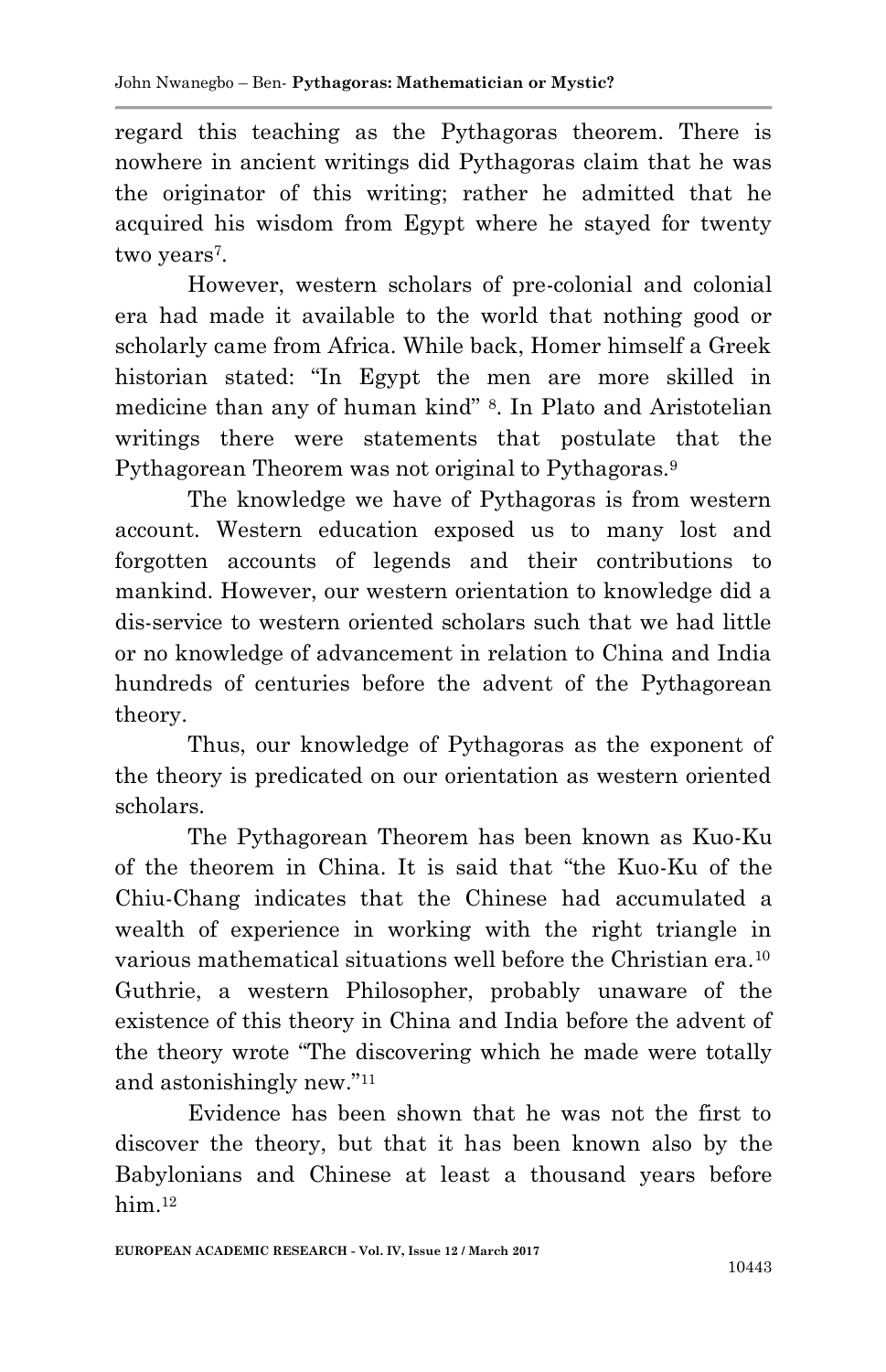#### **Pythagoras as a Mystic**

The popularity of Pythagoras may have its basis on the theory we have discussed so far, but an indebt analysis of all his teachings appear to reflect his mystical world view.

Pythagoras teachings show that he is interested in mathematics for religious reasons. This implies that they tried to use mathematics to interpret religious issues. This can be buttressed from the fact that he posits that the study of mathematics is the best way to purify the soul. According to Samuel Enoch Stumpf "what gave rise to the Pythagorean sect was the yearning among men for a deeply spiritual religion that could provide the means for purifying the soul and for guaranteeing its immortality." <sup>13</sup>

The Pythagorean philosophy postulates that the human soul is immortal and lives in a world for better than the present one we live in. the soul of man descended into this world for purification from sins committed from past incarnations. Its presence here is a punishment for offence committed. The body is the prison of the soul. At death the soul transmigrates into another body, thus leaving one prison for another.

The soul can move from a human body to an animal body depending on the gravity of the offence committed. It is based on this doctrine of transmigration of souls that the Pythagoreans forbid the killing or eating of animals. They believe that even to maltreat an animal is wrong because one could be maltreating a reincarnated soul of a friend or a member of one's own family. The process of reincarnation and transmigration of the soul continues until the soul achieves freedom or liberation.

The Pythagoreans believe that through philosophy and abstinence from eating any animal flesh, the soul will be able to achieve salvation and return to the world of the divine and reconcile with the universal spirit or soul.

*Pythagoreanism* as a philosophy was clearly concerned with the mystical problem of purification and immortality, and it was for this reason they turned to philosophy and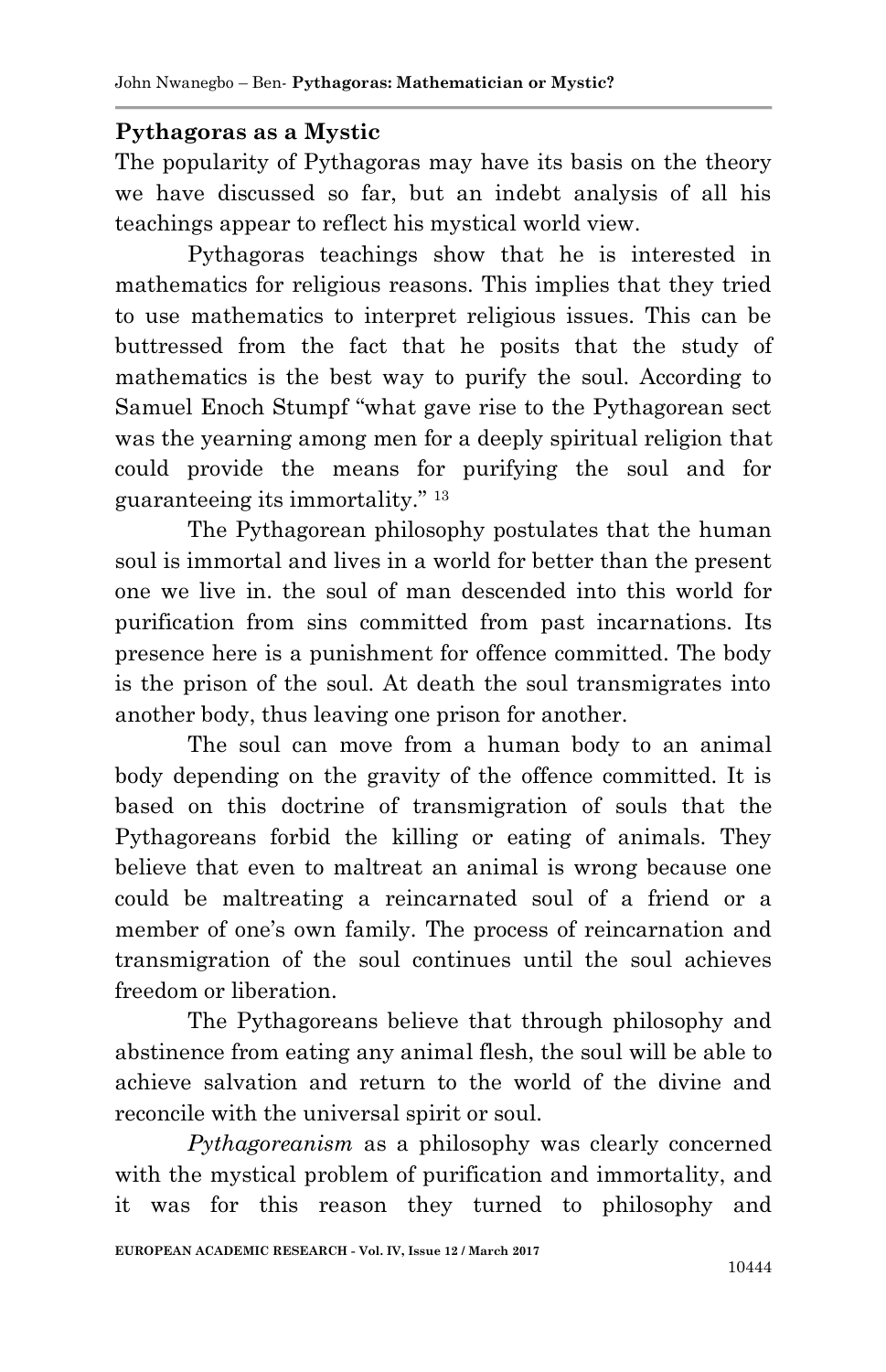mathematics as a solution to purge the soul. The Pythagoreans were basically a mystic sect, a religion or order, brotherhood dedicated to orphic cult. They were seen as the orphic mystic religion. Orphism was not just a philosophy but an oriental mystery cult that preached the divine nature of man.

Man is seen as a dual creature, a combination of the evil and divine. Man's soul or mind is a fragment of Dionysus (god) his body, a heritage from the Titans. Salvation for them is the liberation of the divine nature in us from the bondage of the body. To effectively execute this, they posited that man should abstain from eating meat, beans or fish. The avoidance of beans as was posited is that it smells like the human fetus and many have magico-religious reason.<sup> $(14)$ </sup> In addition, there was a belief that beans and human beings were created from the same material<sup>(15)</sup> thus eating it implies eating a human being which could also imply eating a close relation or friend.

## **The Pythagorean Mysticism in Relation to others**

The Pythagorean mystical religious philosophy is very interesting and reflects the ideology of many ancient religions and mysticism. H. I. Summer however argued against the concept that Pythagoras posited in his philosophy that man should avoid beans. He states "what Pythagoras said to his disciples "Abstain from beans" he had no reference to them as an article of diet, for he ate them himself. What he did mean and what his immediate followers already understood was that they should abstain from the intrigues of politics as being antagonistic to a philosopher pursuit.<sup>16</sup>

Pythagoras knowledge of mysticism may not have come from the blues or should we say that he did not probably tap his knowledge from the world of universals but have acquired it through studies in Egyptian mystery schools, or got a hint of it in China or India.

The mind has been treated by the Pythagoreans as divine. It is the one, the source of all knowledge. Our souls are immortal but the part or portion of the One is not permanent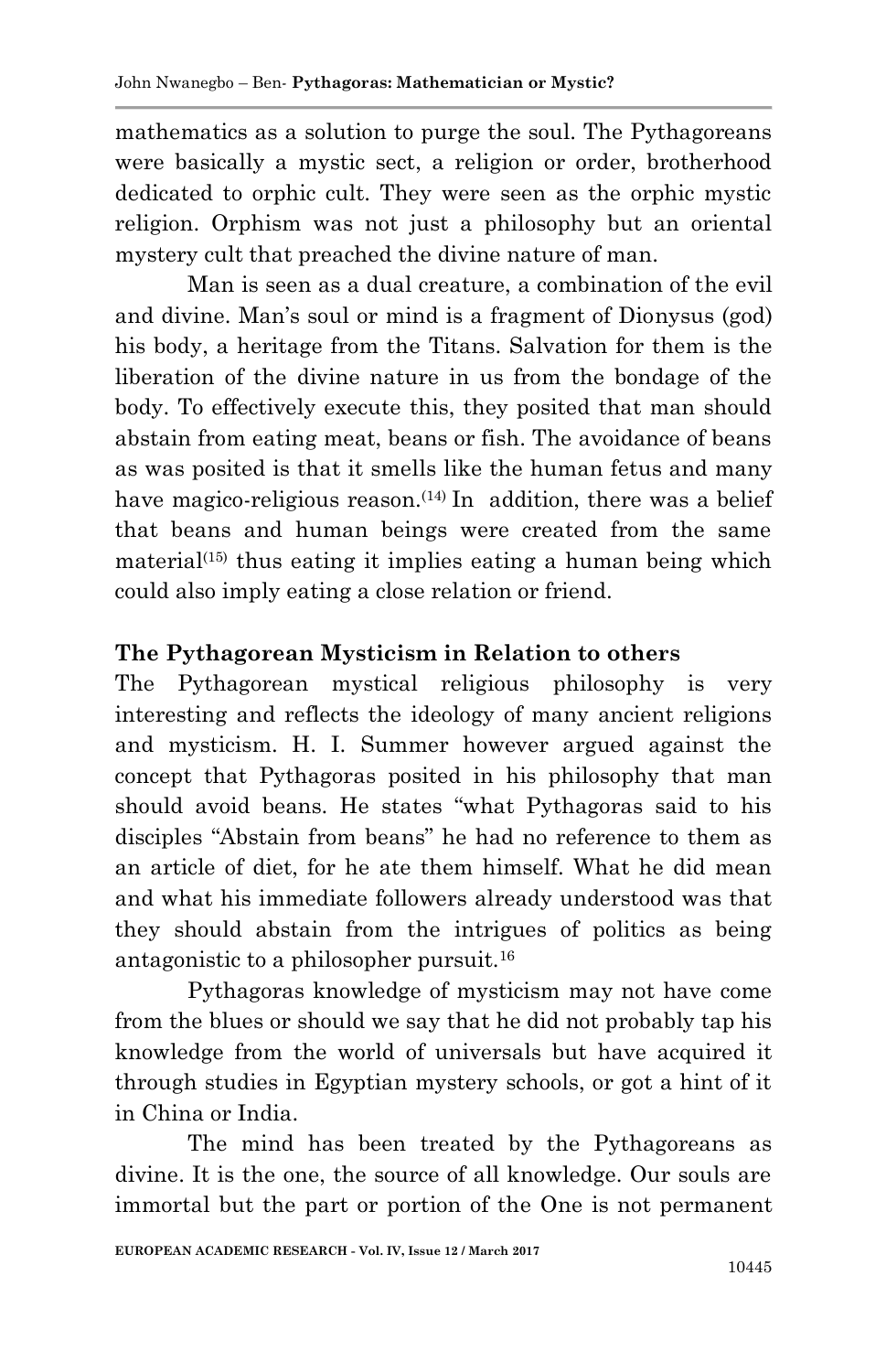within the human body. Its dissolution is the "release" in death. The One was seen as Fire, as well as the Supreme God. The One according to them does not grow, but is responsible for the growth of everything.

The doctrine of the soul explains the spiritual mission of the soul or earth. It was taught that the only way to free ourselves from this cycle of reincarnation and transmigration of the soul was to obtain a higher understanding of the universe through introspective thought and philosophical study.

The influence of other cultures and religion on Pythagoras was highlighted by Daniel Farley, he state "…he was initiated for the first time into the "Ancient mysteries" of the Phoenicians and studied for 3 years in the temple of Tyre, Sidon and Byblos from there, he navigated to Egypt, the source of "Ancient Mysteries", on the road, he lingered for a while in the gulf of Haifa at a temple of Mount Carmel, Israel (after the destruction of the first Jewish temple of Jerusalem). In Egypt he was initiated and studied for 22 years'. Farley went further to post that the philosophy and many theories on the Pythagorean way of life transmitted orally by Pythagoras, were considerably influenced by the way of life of Judaism and the Bible.<sup>17</sup>

The Egyptians are said to have taught him geometry, the Phoenicians arithmetic, the Chaldeans astronomy, the Magians the principles of religion and practical maxims. He visited the Hebrews from whom he acquired the conduct of life, expert in the interpretation of dreams, and he was the first to use Frankincense in the worship of divinities.<sup>18</sup>

Modern science traces its mathematical origins to Pythagoras, but in development dropped off the mystical teaching. This idea of shelving the mystical teachings predicted on the idea of scientism as scientific realism. This is the view that the world as described by science is the real world as it is independent of what we might take it to be. Scientific realism usually holds that science makes progress. The characteristic product of successful scientific research is knowledge of largely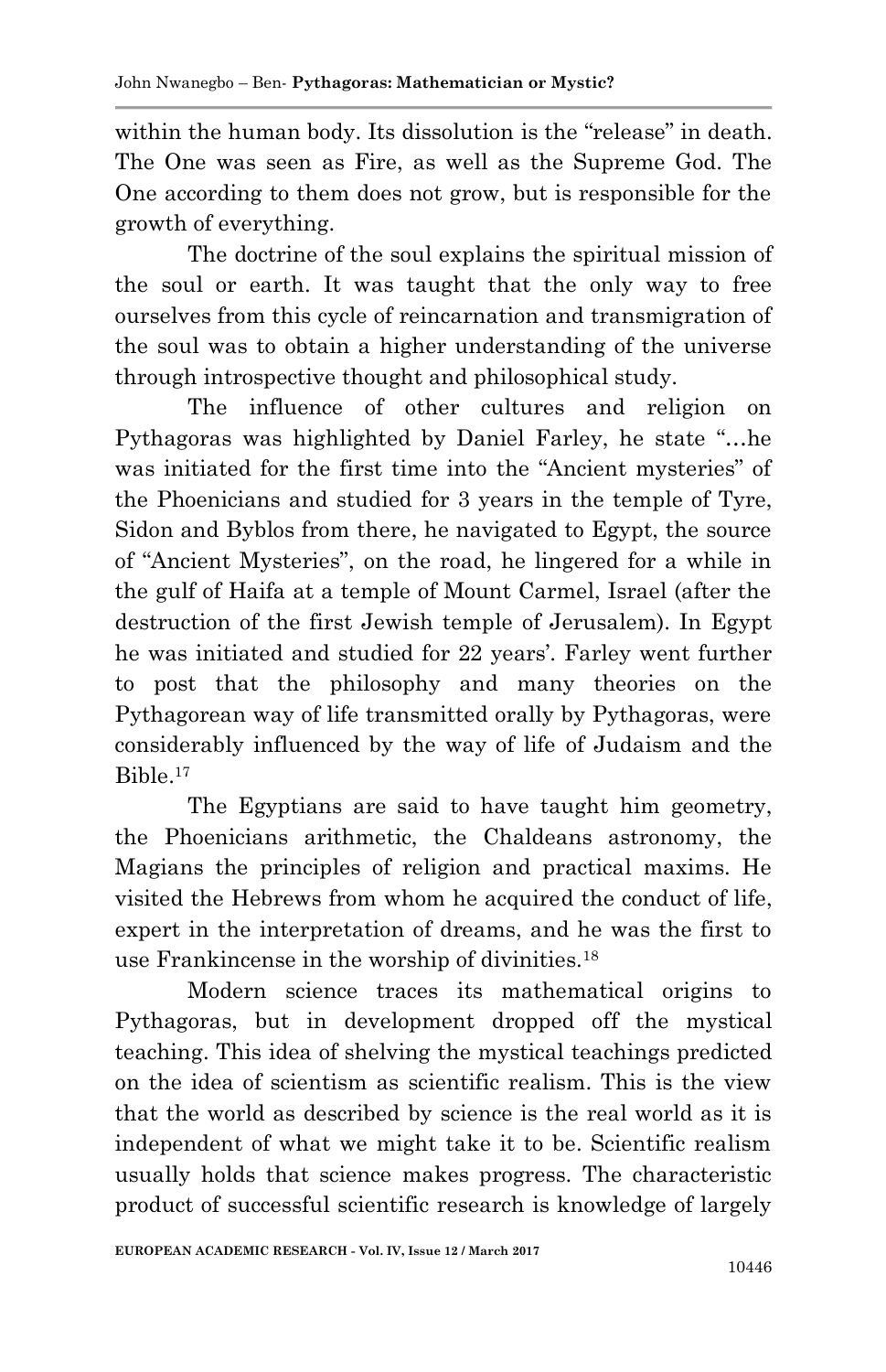theory, independent phenomena and that such knowledge is possible (indeed actual) even in those cases in which the relevant phenomena are not observable.<sup>19</sup>

# **CONCLUSION**

*Pythagoreanism*, which is a word describing the philosophy of Pythagoras and his followers revolved around two major areas. These areas are the Pythagorean Theorem and the Pythagorean mysticism. Our study has showed that Pythagoras did not just dabble into mathematics because it was his major interest. He tried to use mathematics to interpret religious and mystical issues. This is buttressed from the fact that he posited that the study of mathematics is the best way to purify the soul. Thus, what gave rise to *Pythagoreanism* or the sect was the yearning among men for a deeply spiritual religion. His doctrine of transmigration, reincarnation and immovability of the soul affect many lives and this mystical philosophy can be found in many religious doctrines and esoteric religious sects. Invariably, bearing in mind these leanings, it would be reasonably to deduce that Pythagoras was more of a mystical philosopher, hence a mystic than of a mathematician.

## **REFERNCES**

- 1. Samuel Enoch Stumpf*. Philosophy, History and Problems*. New York: McGraw –Hill. Inc.1989.P.11.
- 2. Pythagorean Theorem, **Encyclopedia Britannica**. retrieved online 9/2/2017.
- 3. Samuel Enoch Stumpf. *Socrates to Sarte: A history of philosophy.* New York: McGraw-Hill. 1983.P.3.
- 4. **The story of mathematics** "Greek mathematics-Pythagoras" www.storyofmathematics.com/greek-pythagoras.retrieved. 9/2/2017.
- 5. John Nwanegbo-Ben. **The Mind of Philosophy** Owerri: Advance Graphics, 2012, p.25.